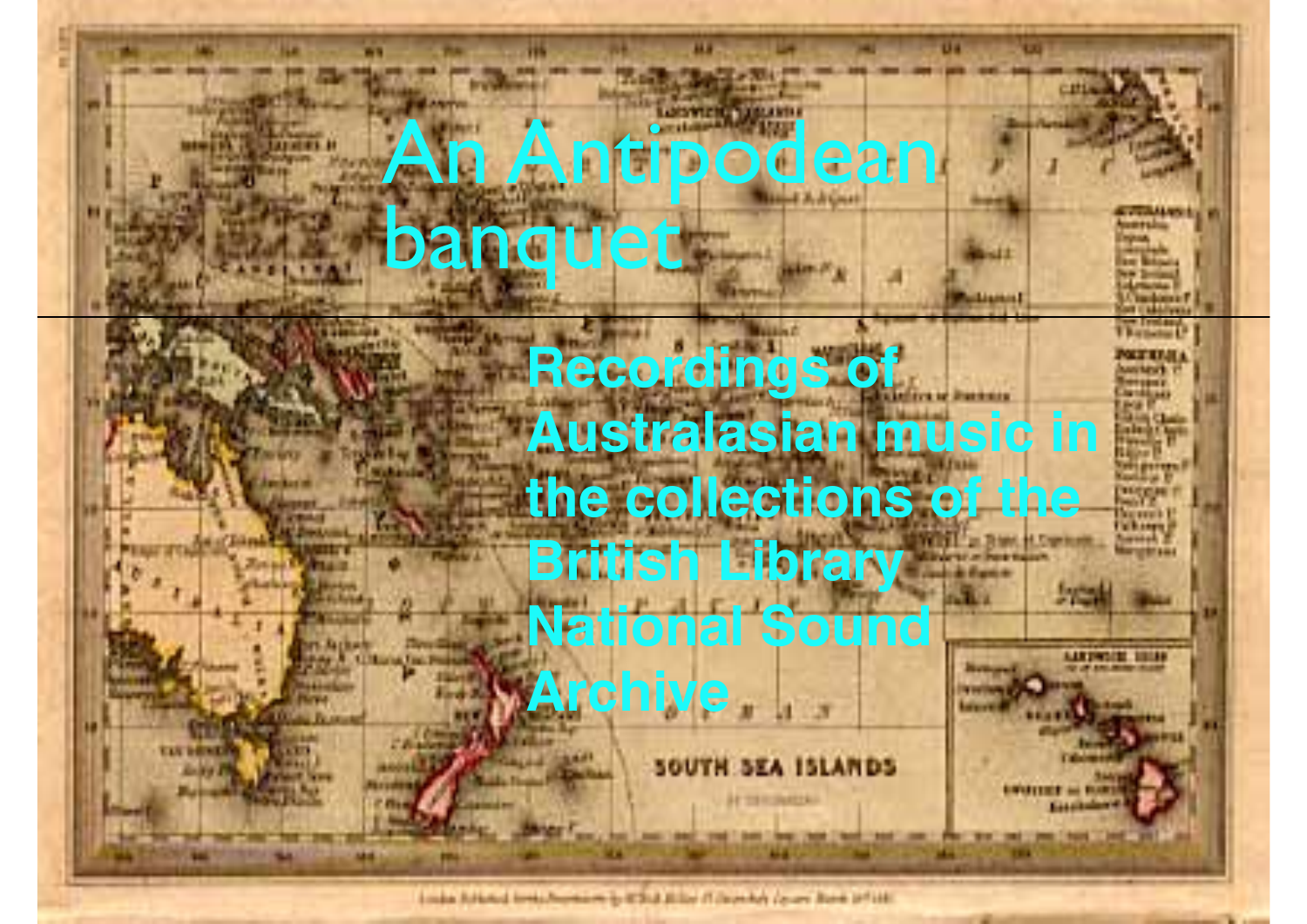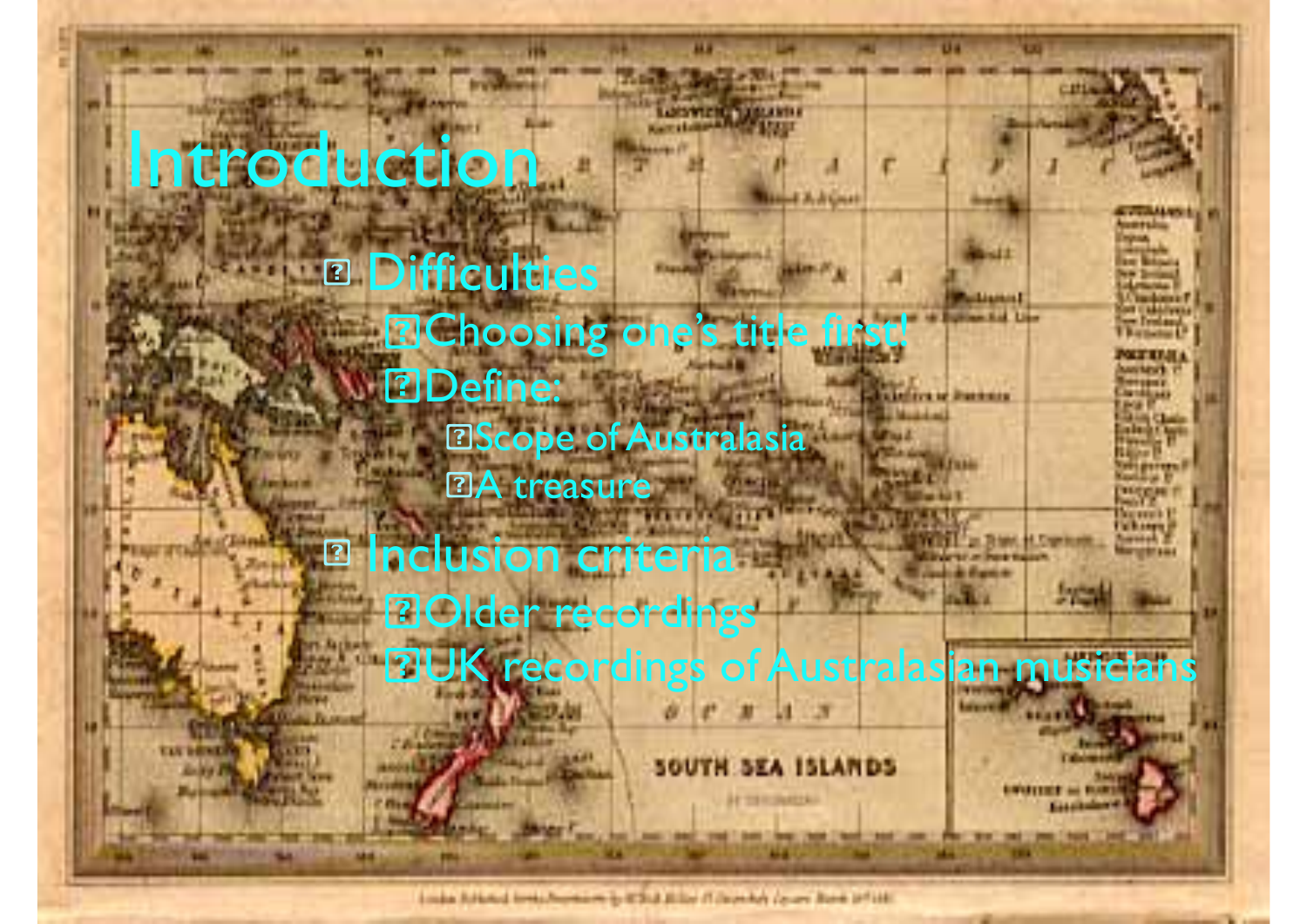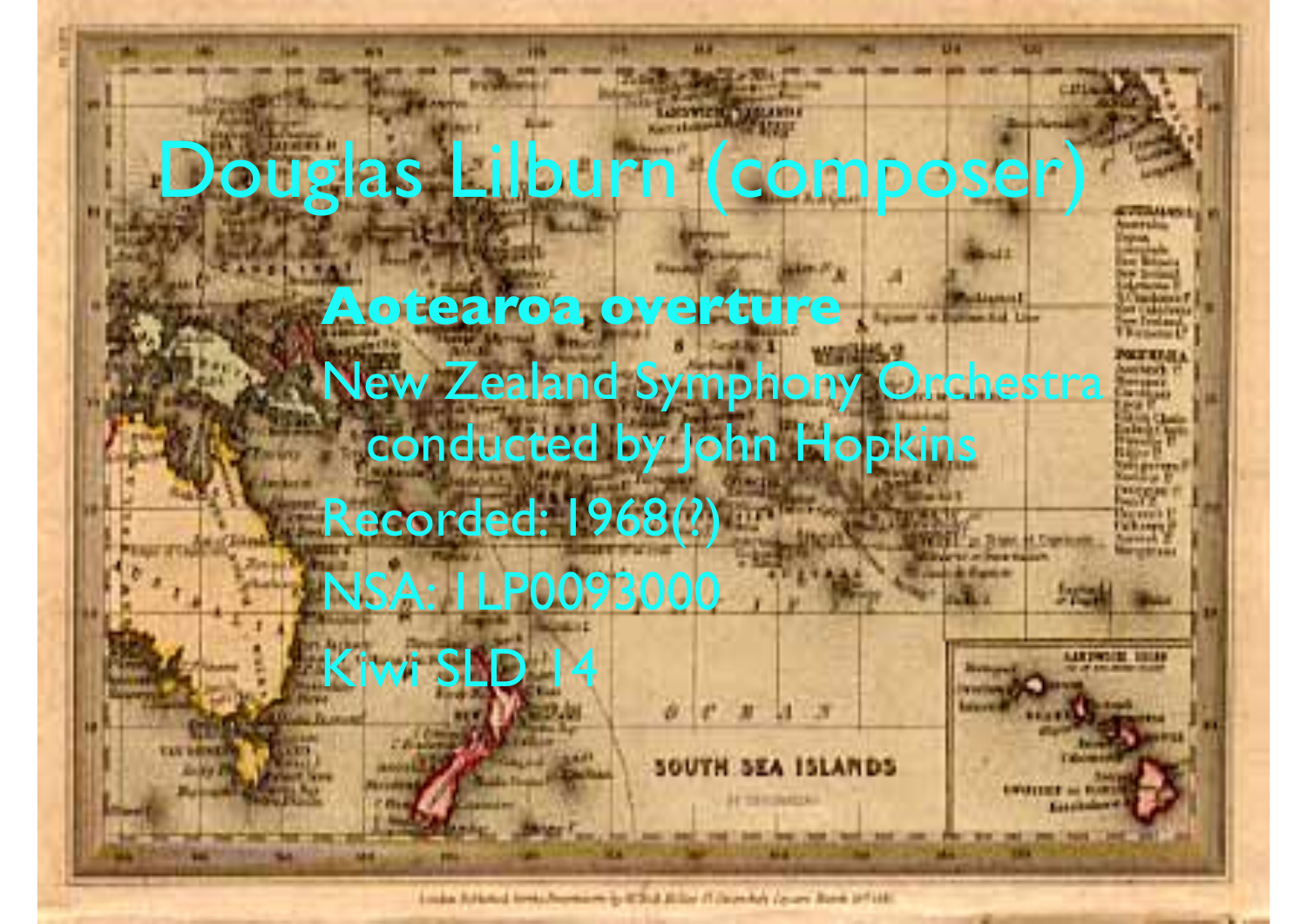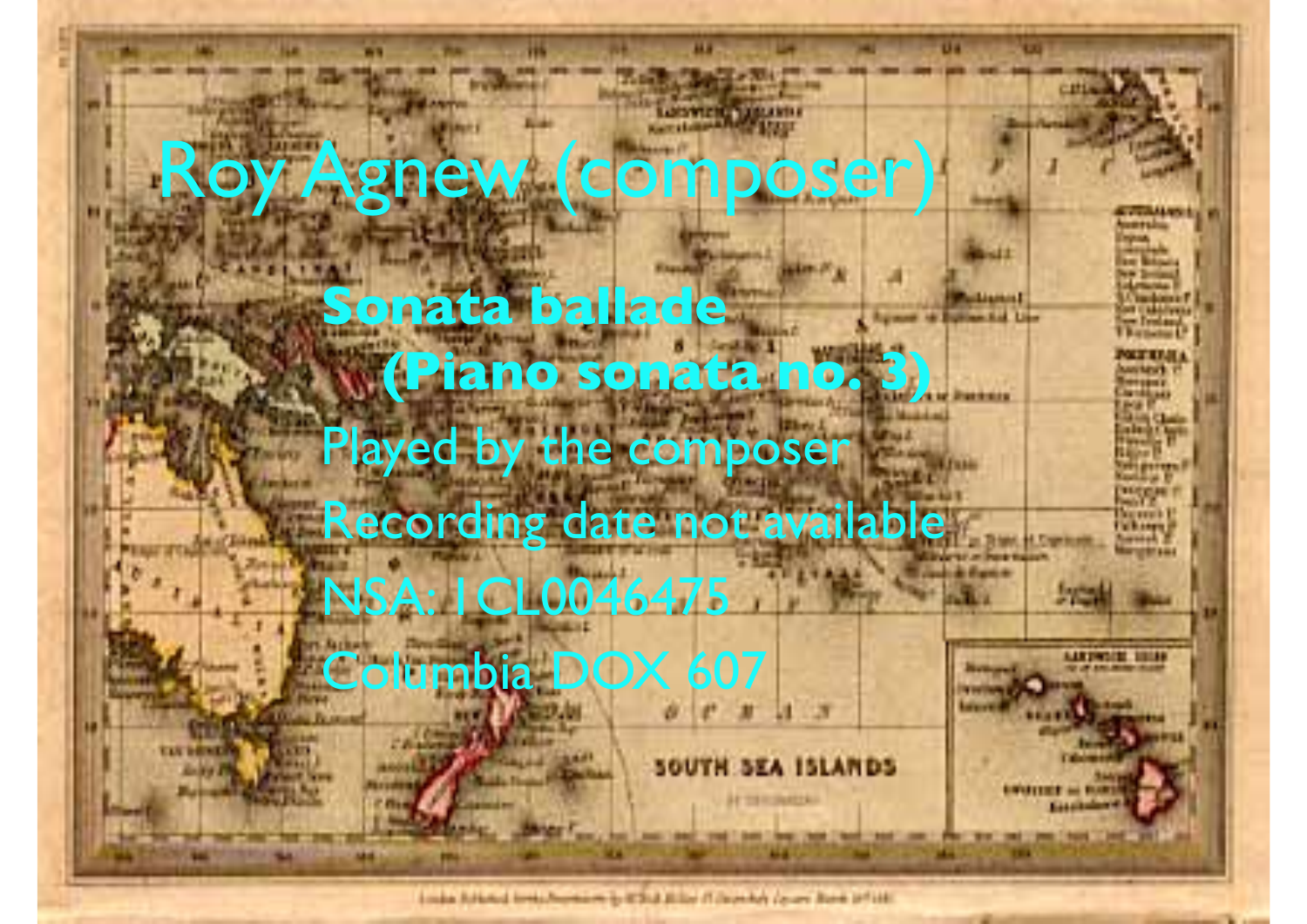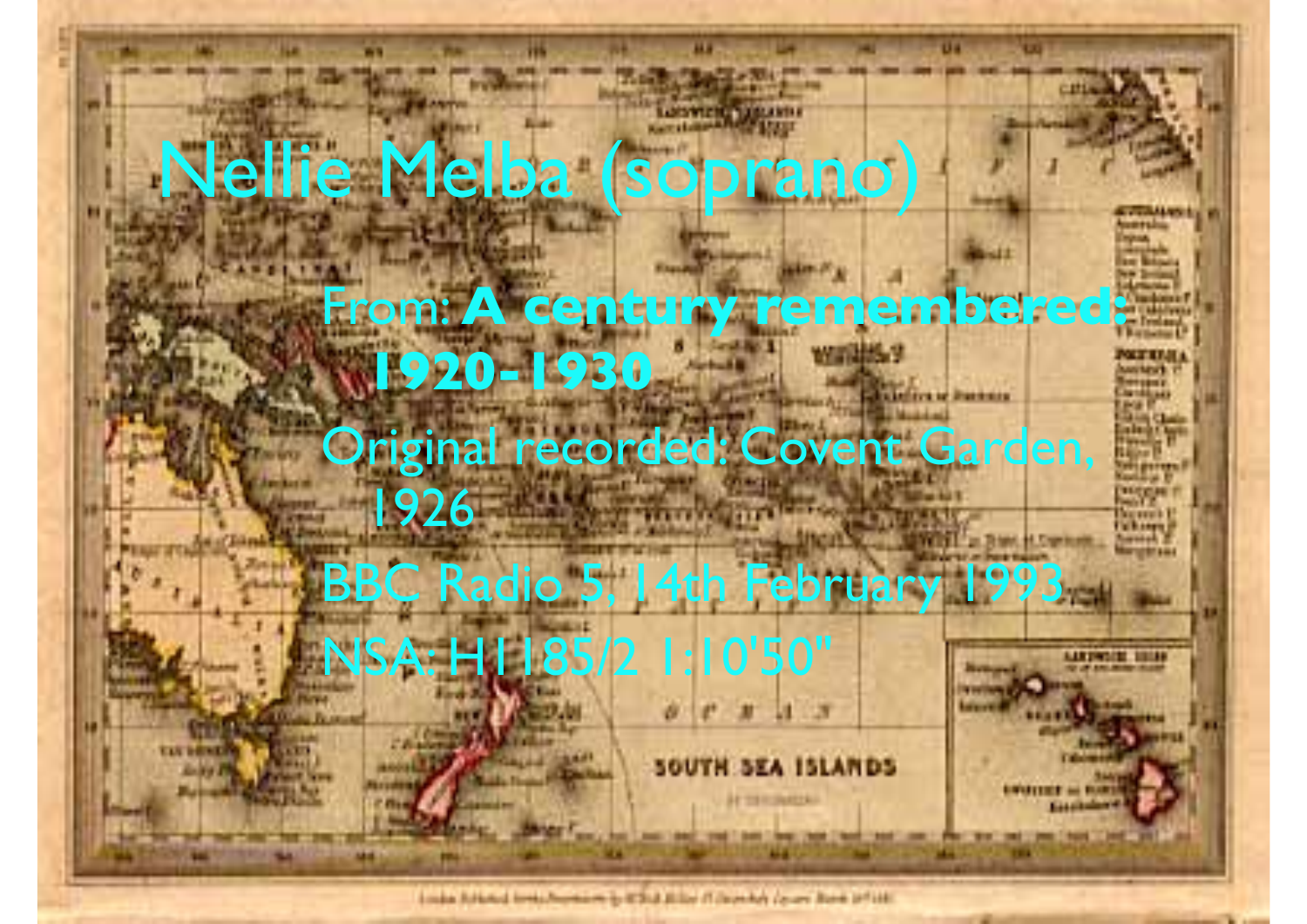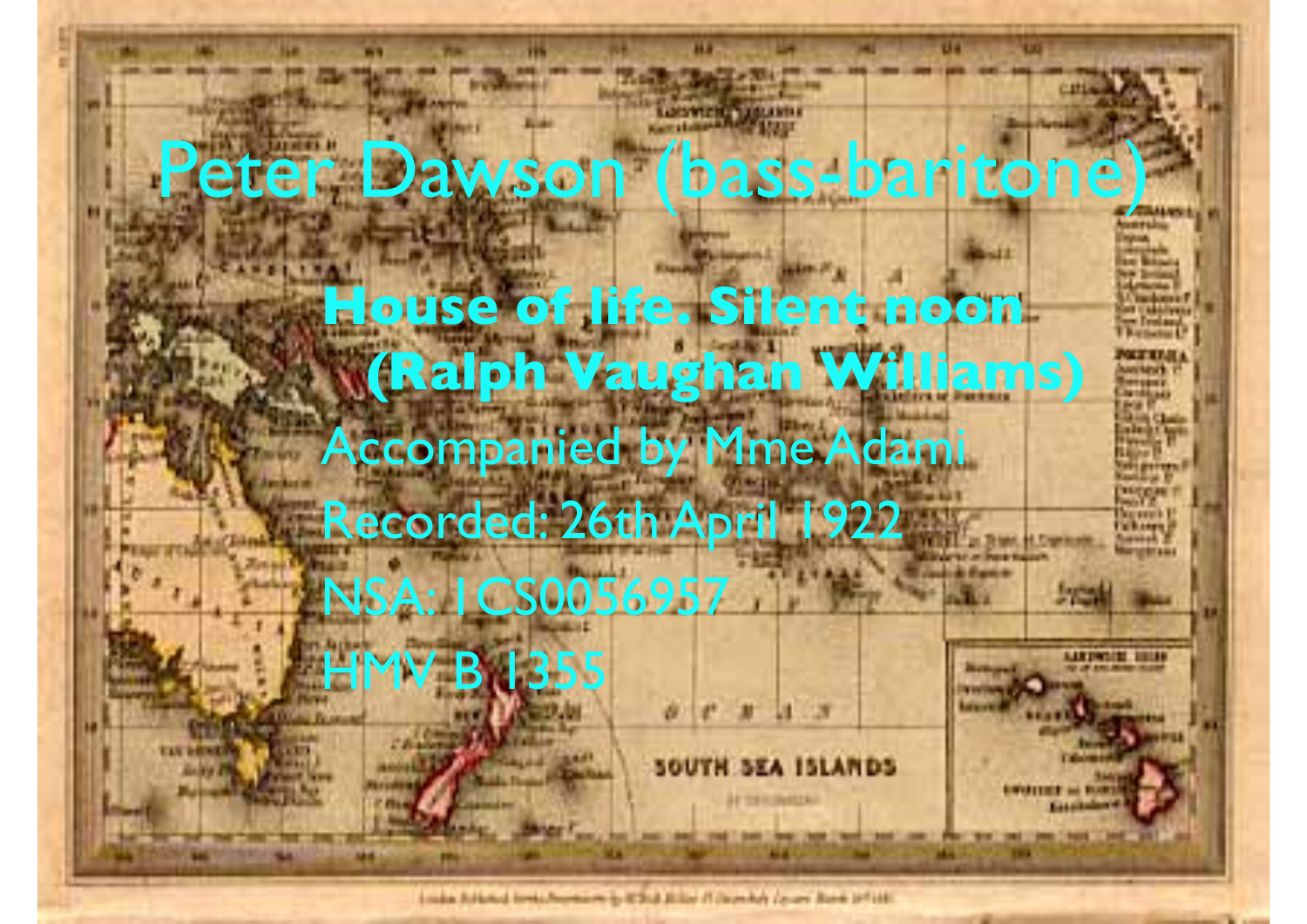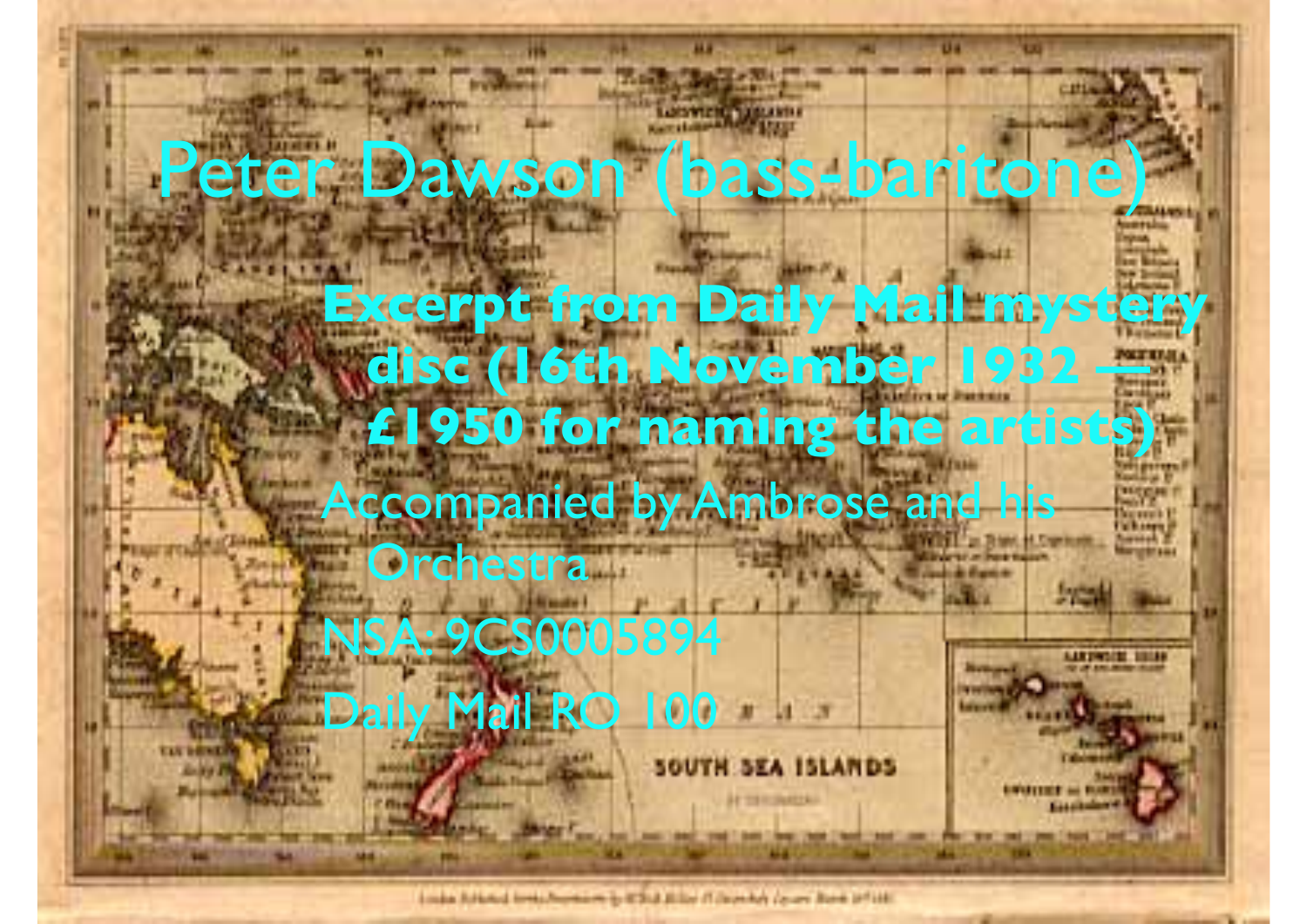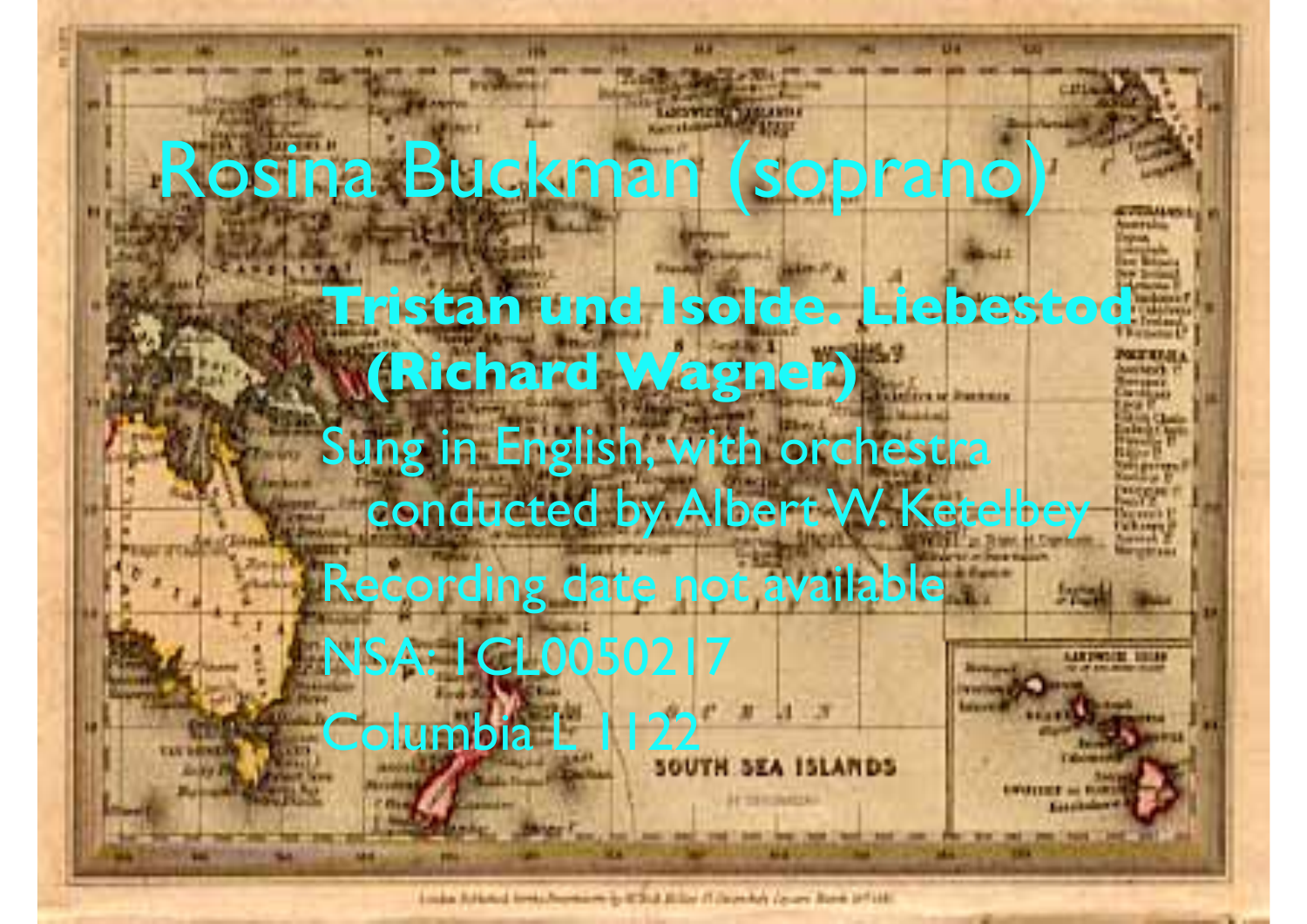## y Grainger (speaker **Speaking on William Byrd** From: Distant voices BBC Radio 2, 2nd January 1995 NSA: H4489/3 3:23'48"

inda hitaud installment in CSA Billy (Tileman Jawe Base of this

**ISEA ISLANDS**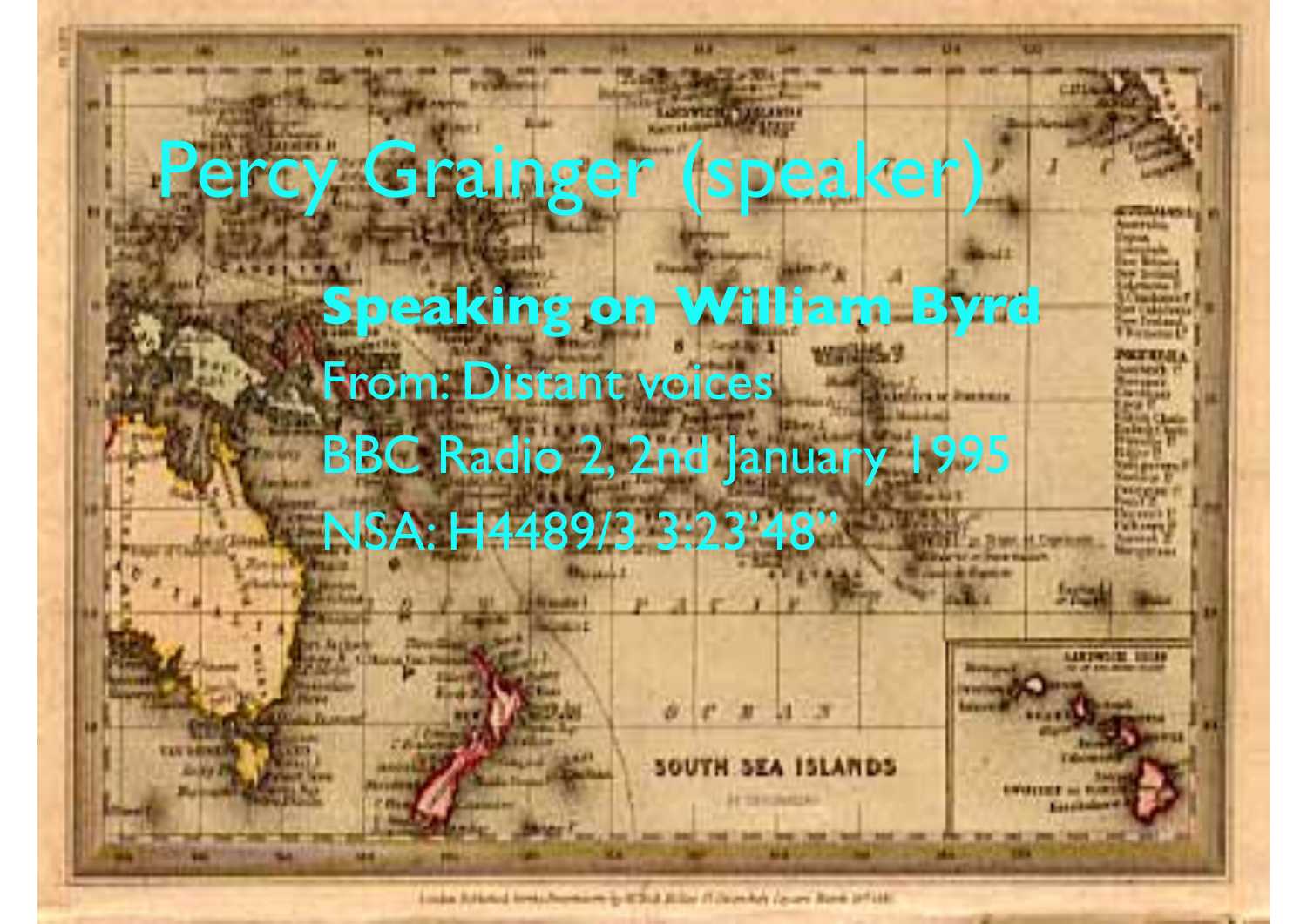## ercy Grainger (compose **Free music experiments** — brief explanation followed by a demonstration on a retuned butterfl piano Recording date not available; copied loaned tapes (of original acetate ecording SA: M4525

inda hitaud installment in Child Billy (Lincoln) from Bow infuld.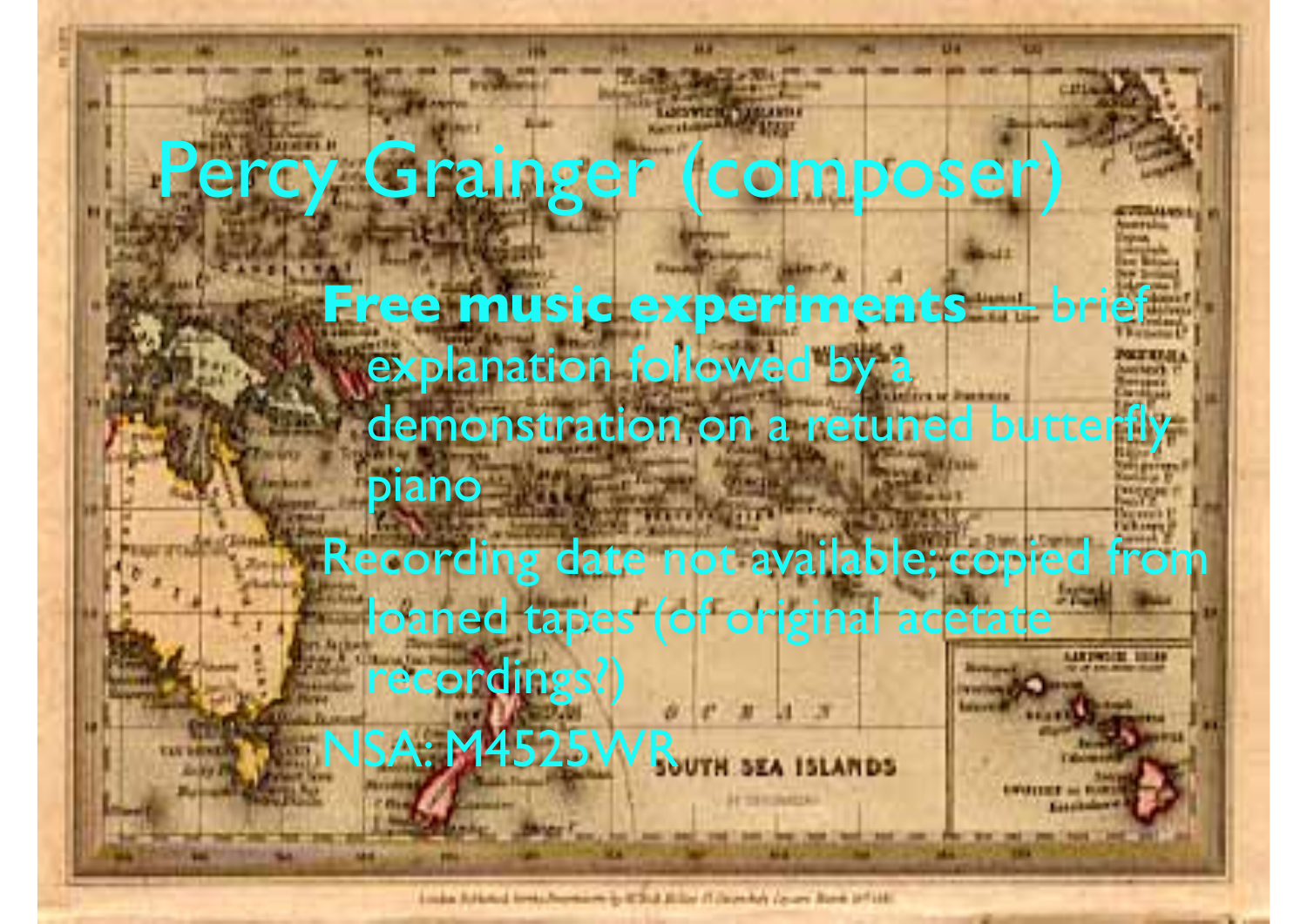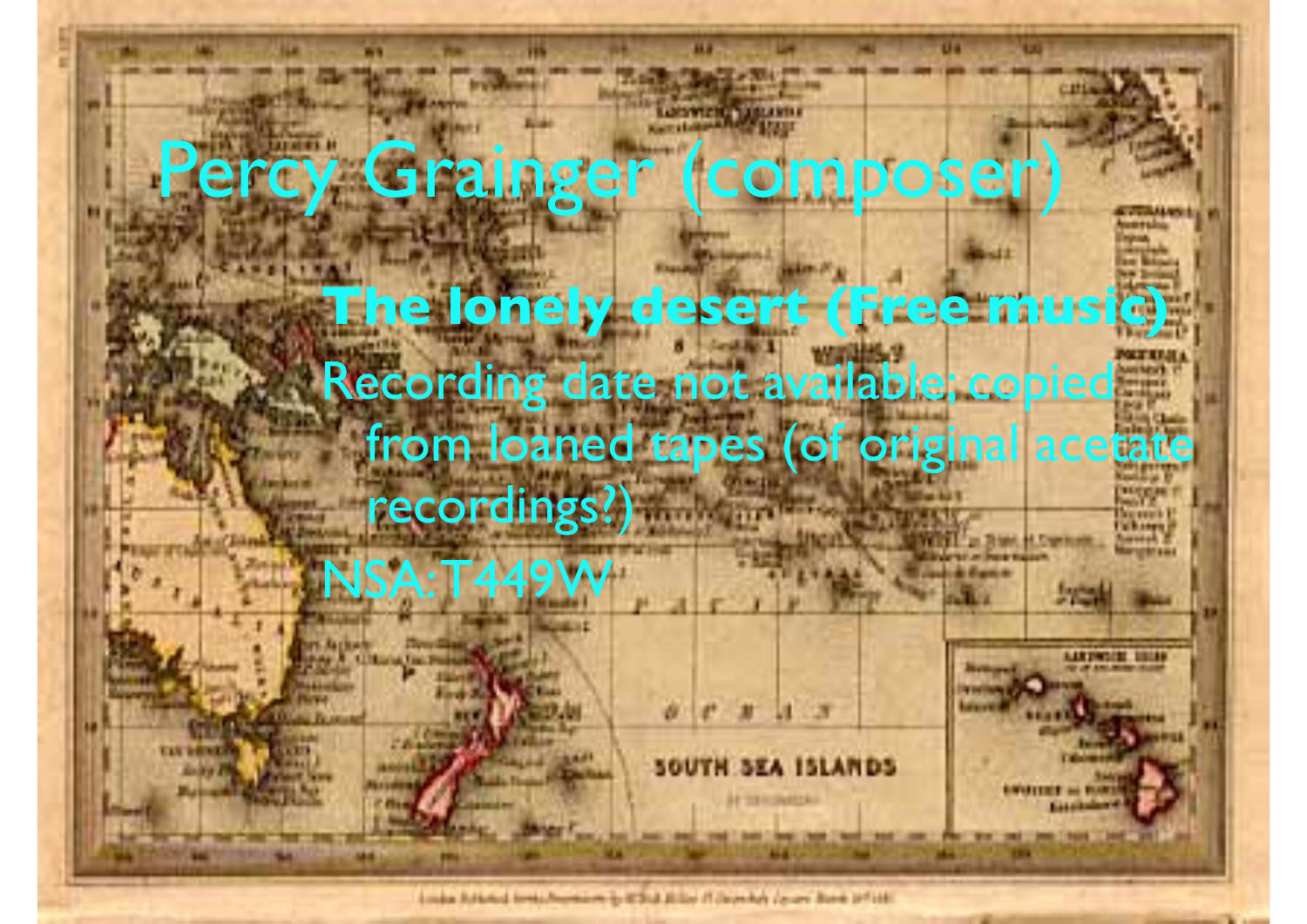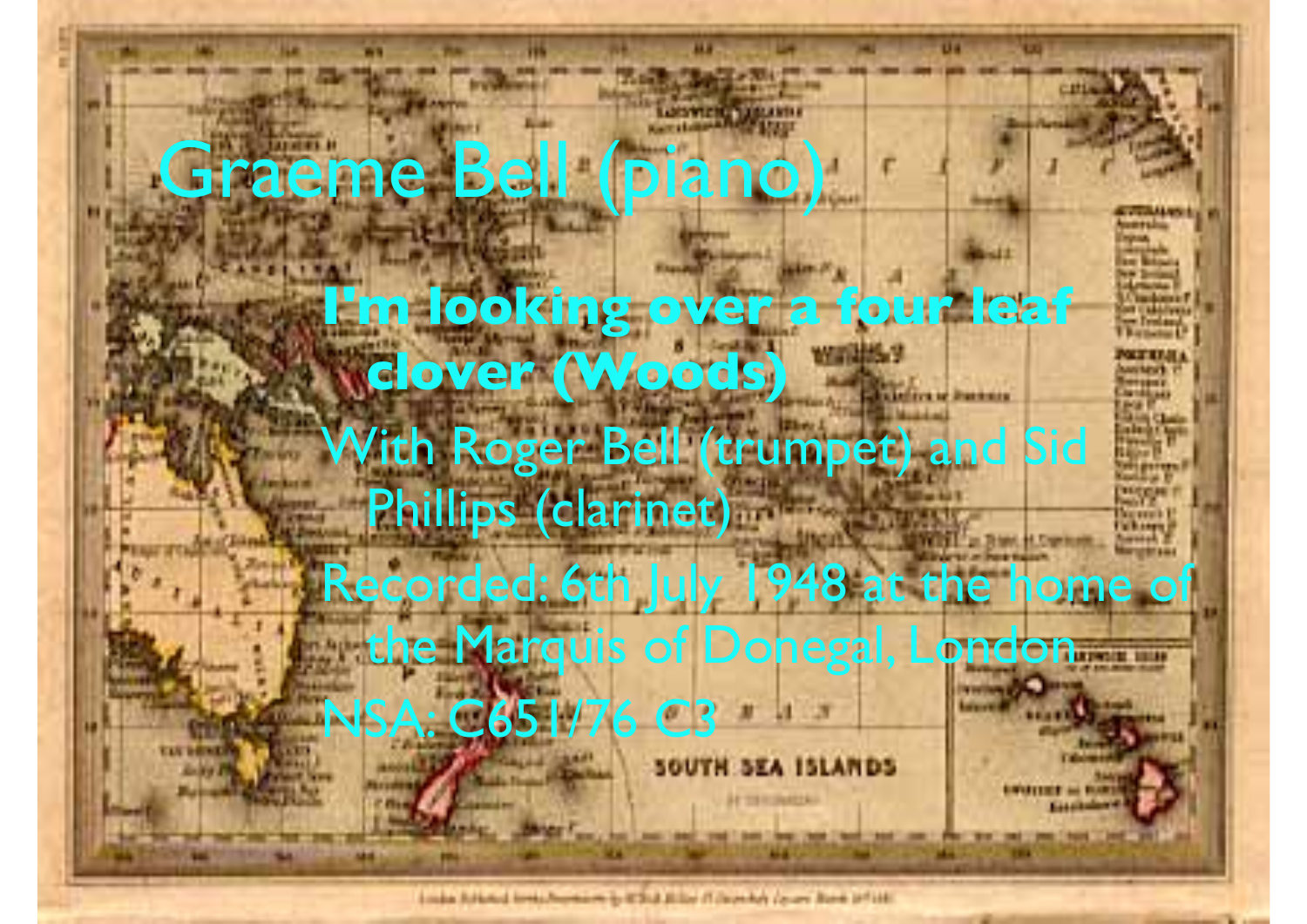## Graeme Bell (speaker)

On the history of the Australian jazz convention in its 50th yea

From: Jazz notes BBC Radio 2, 12th February 19

NSA: H6485/2 3:09'14"

**SEA ISLANDS** 

inda hitaud installment in Child Billy (Tilemher Jaum Base of Hit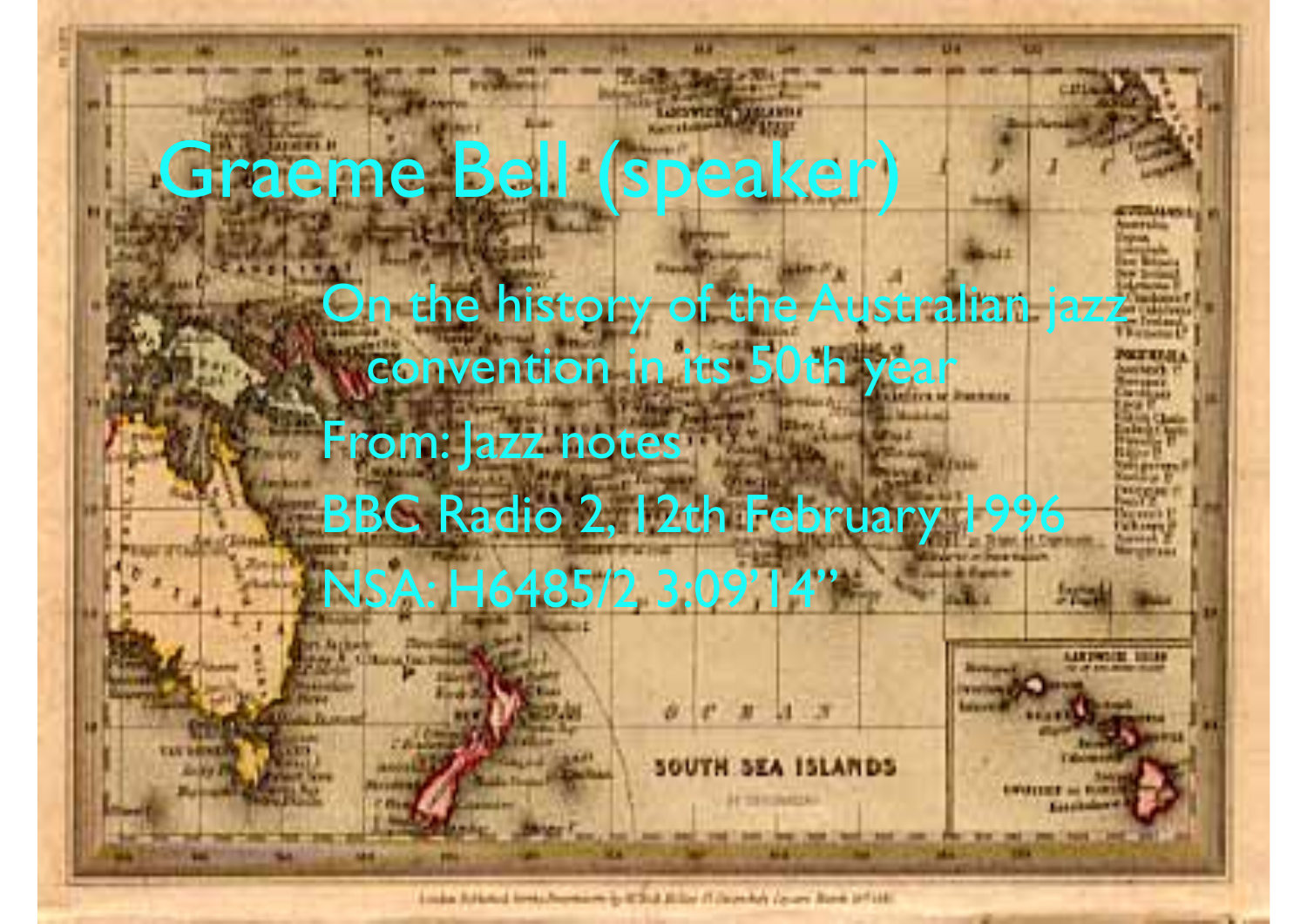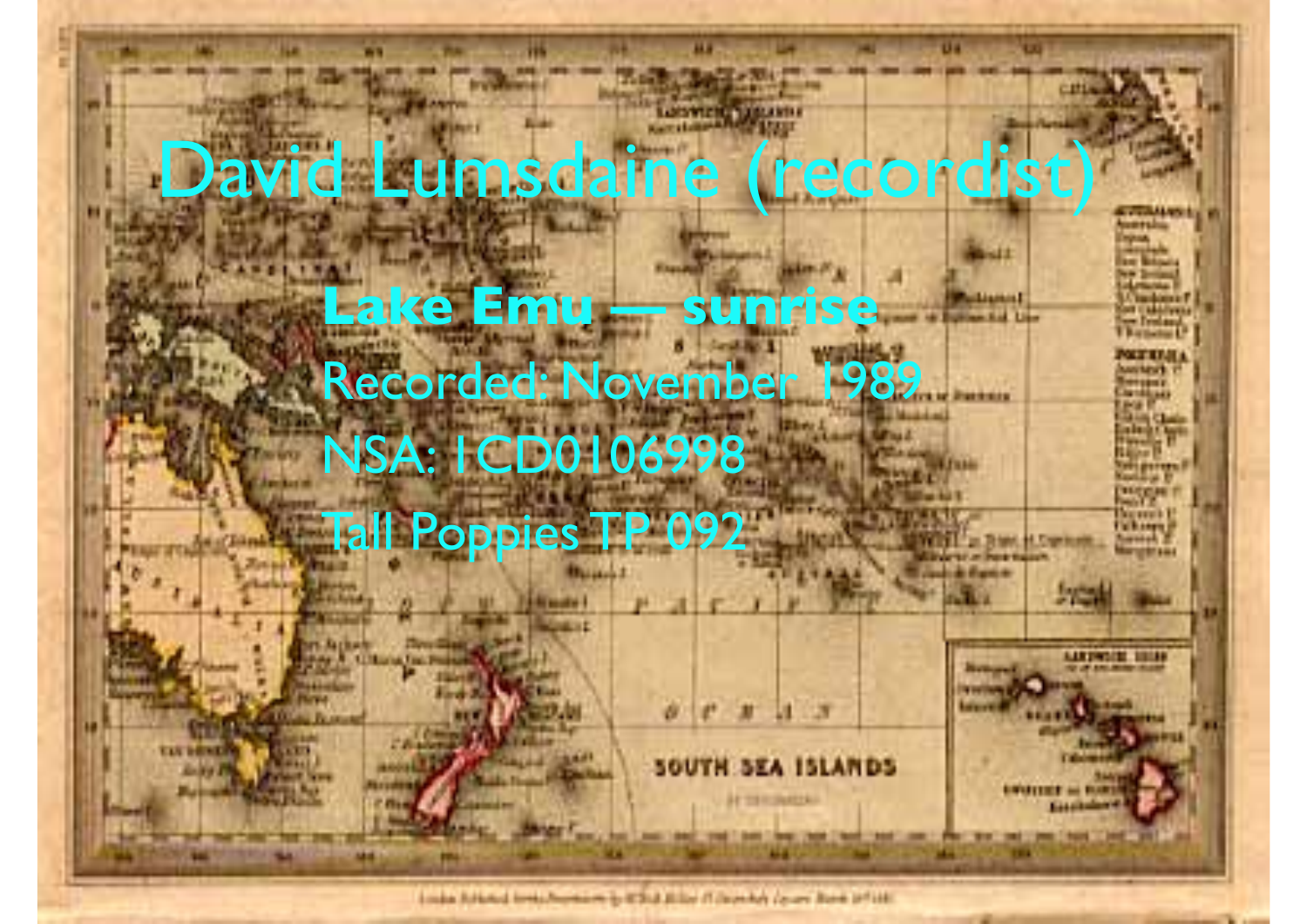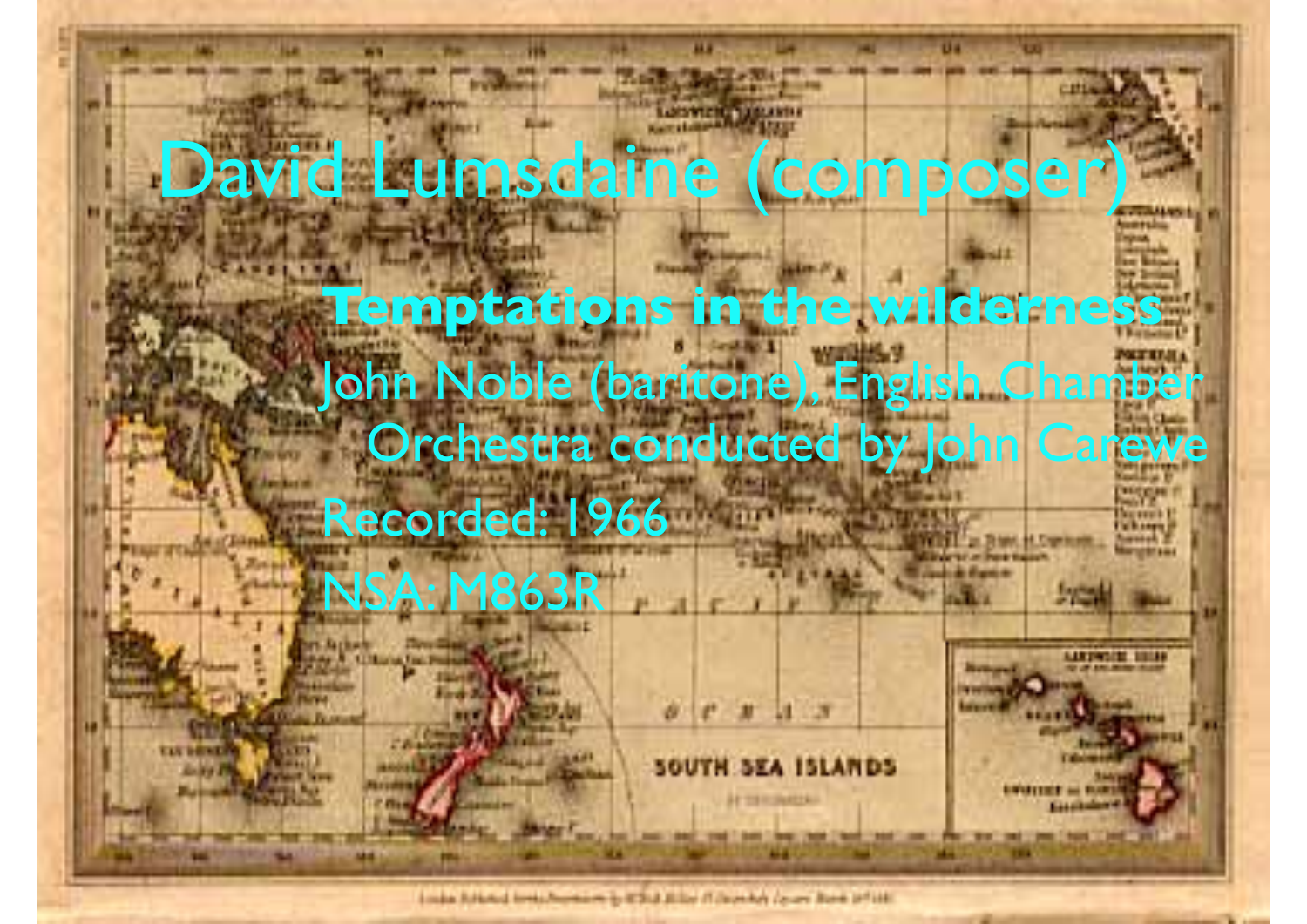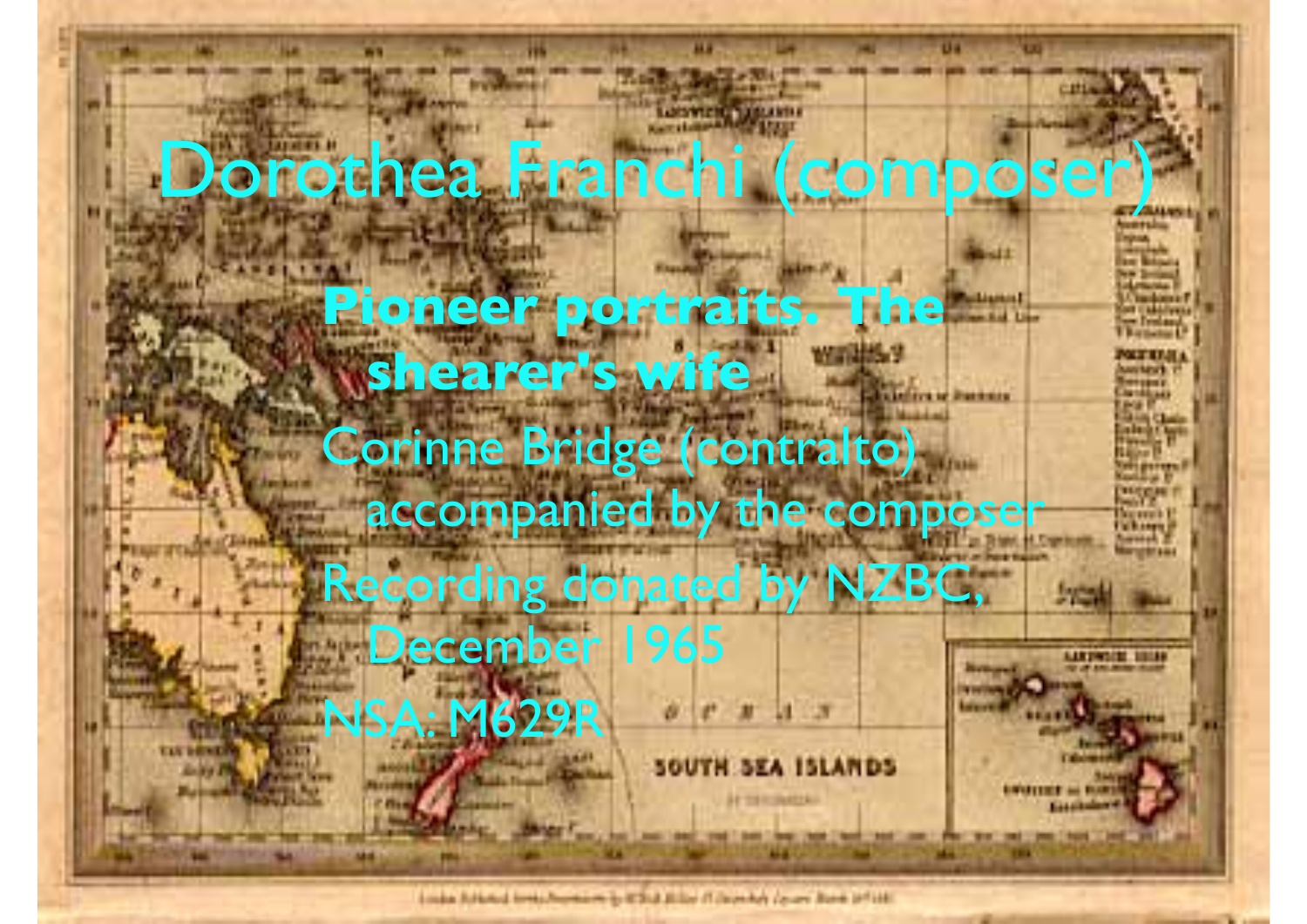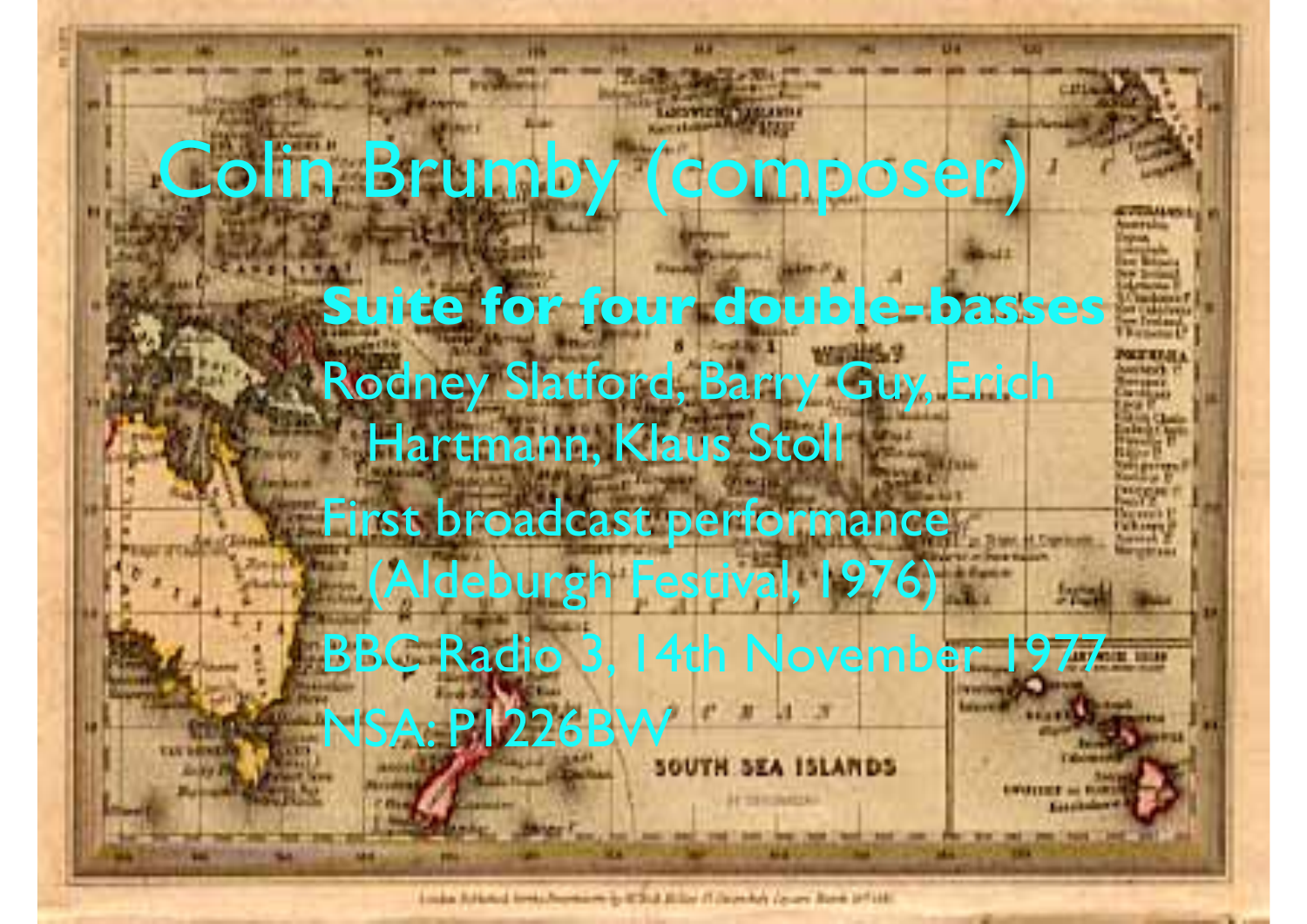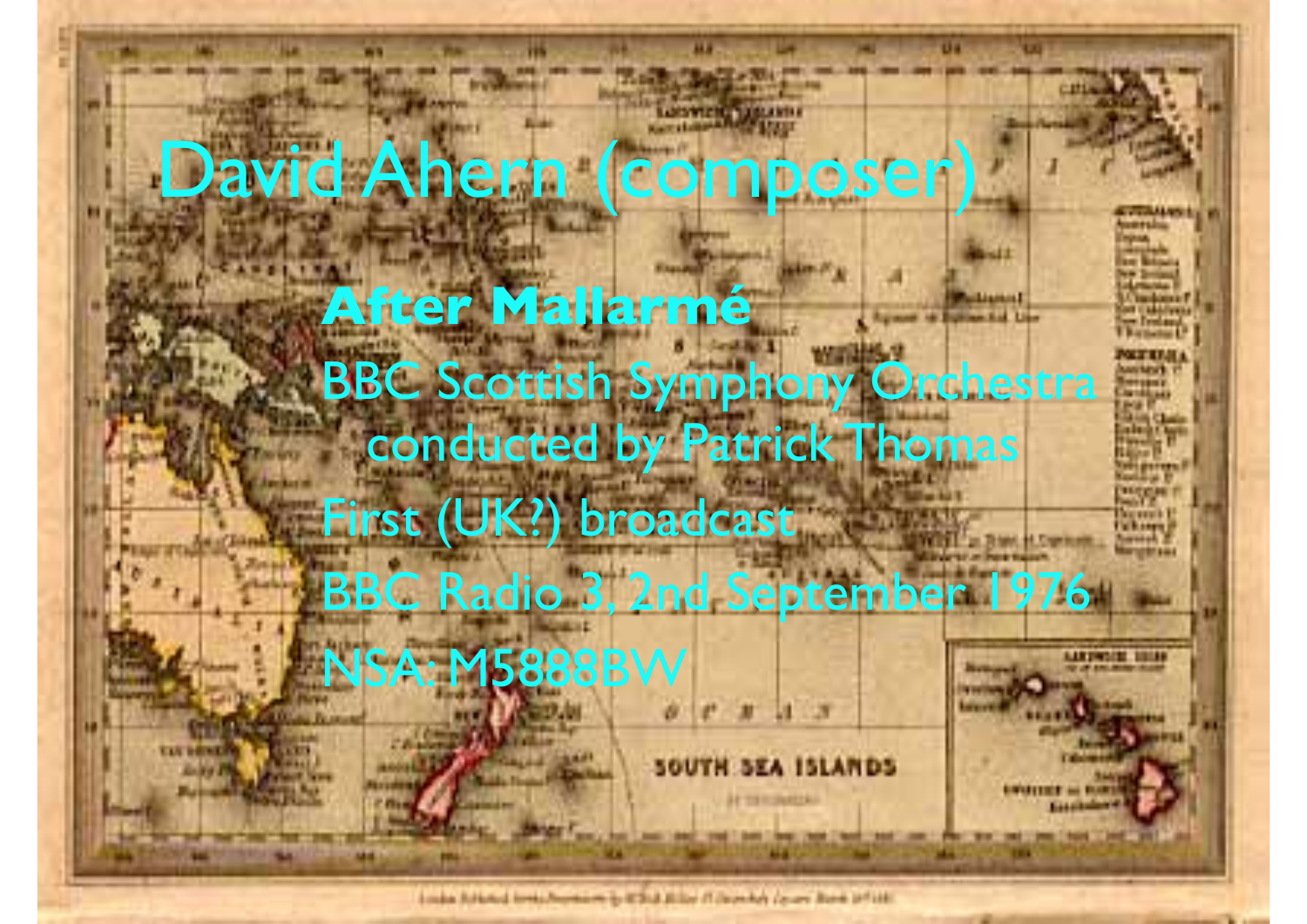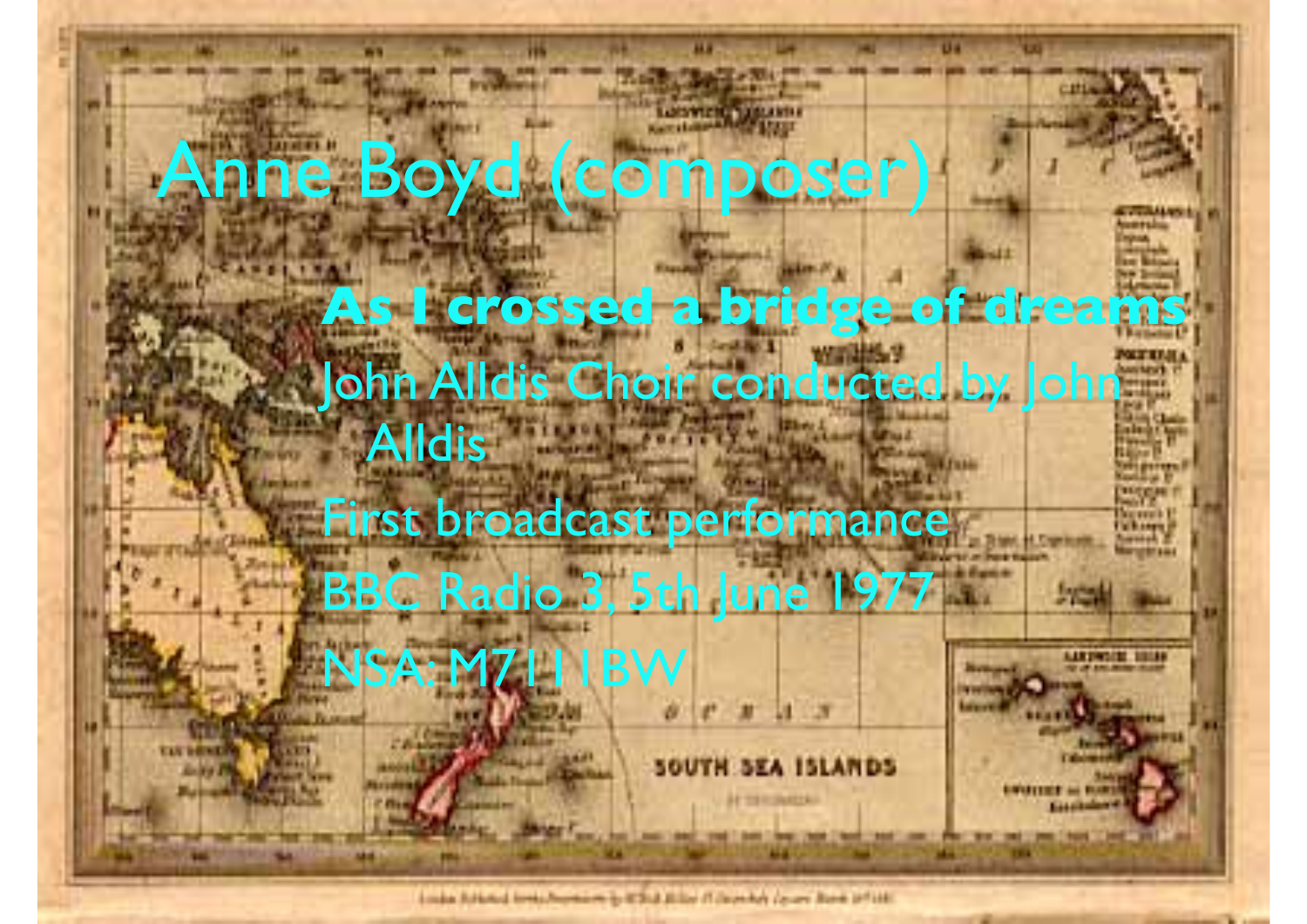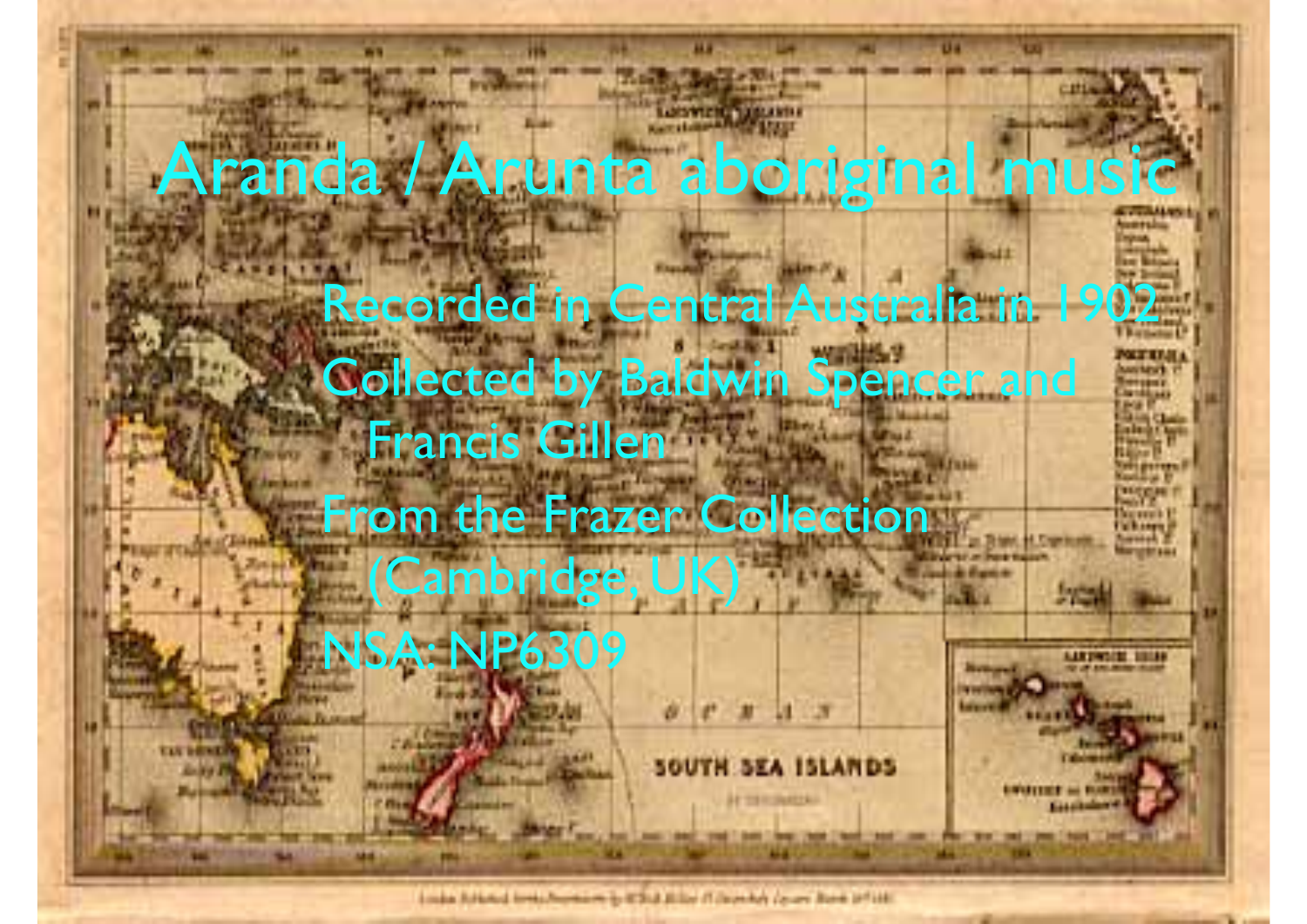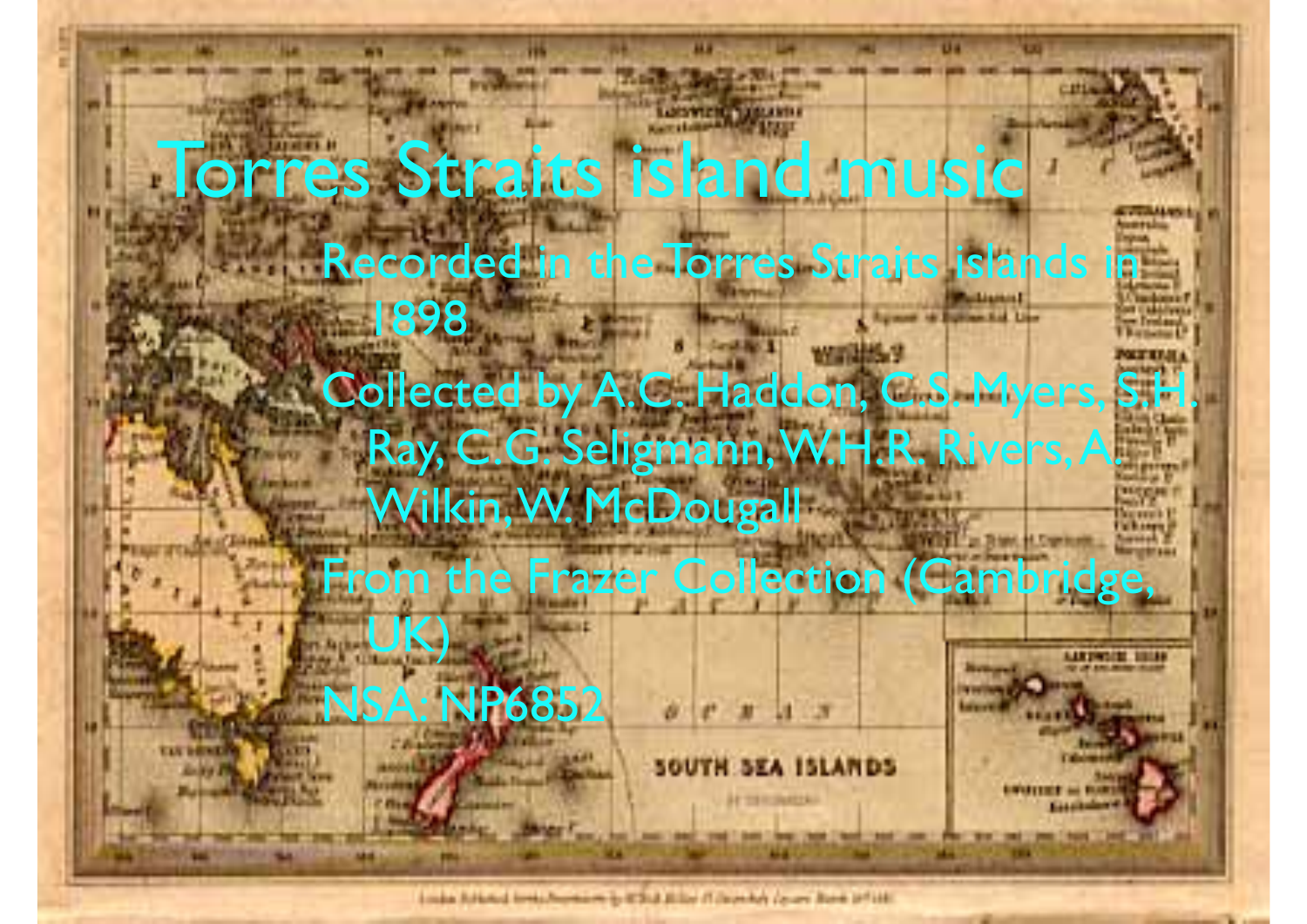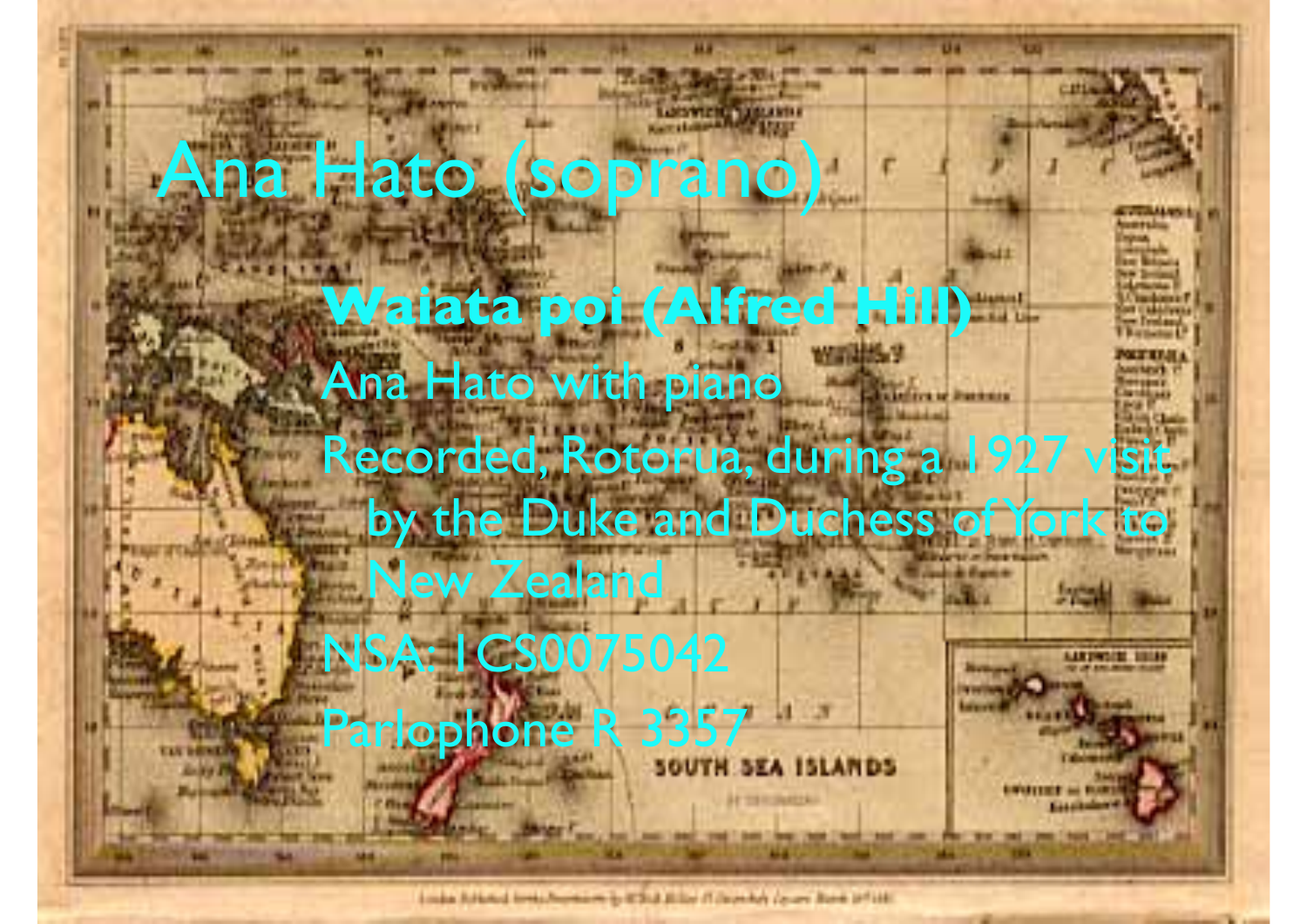